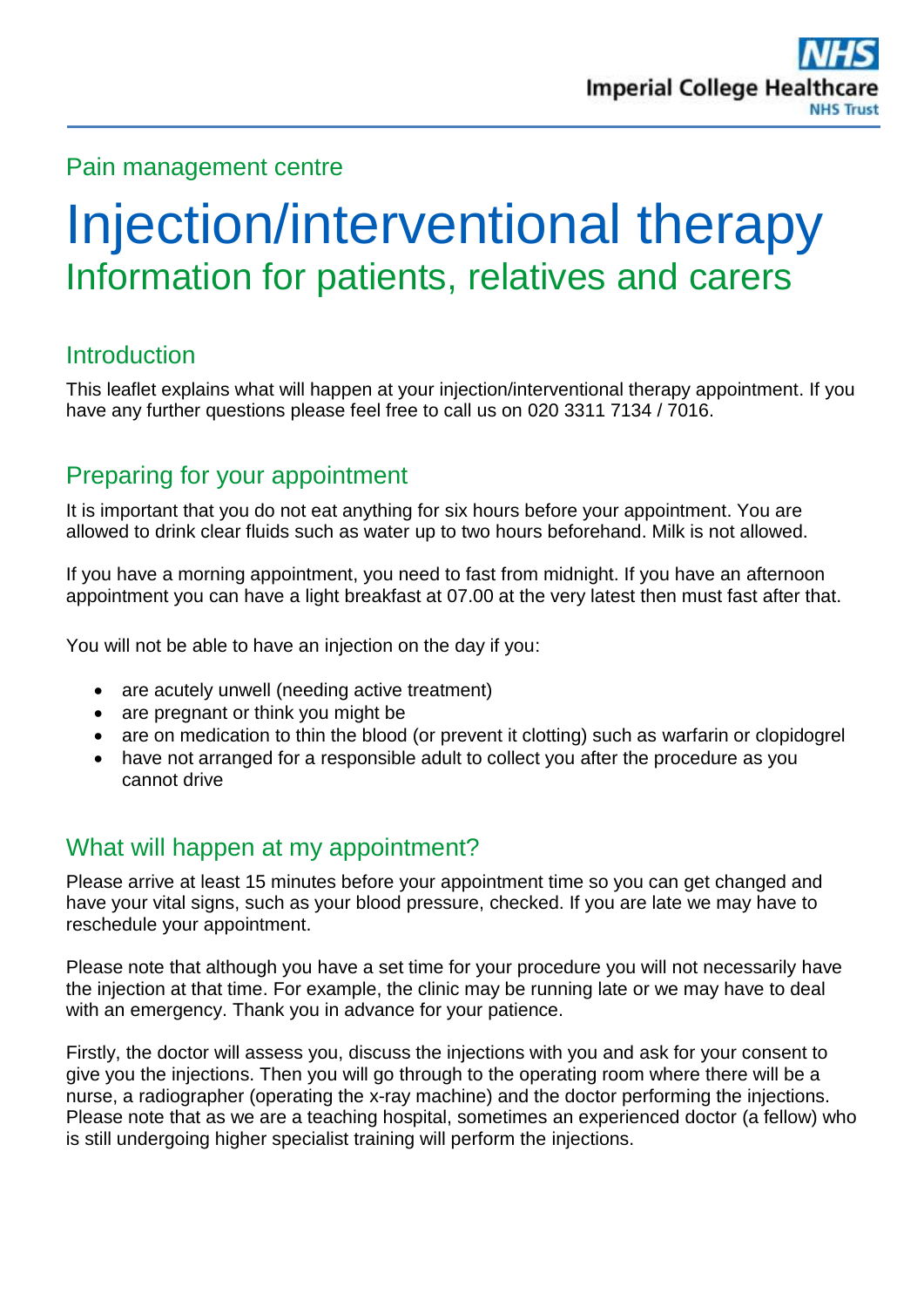Before they give the injections, they will apply a local anaesthetic to the surface of your skin to numb the area and minimise discomfort. We do not routinely give sedation for injections in the pain clinic (and definitely not a general anaesthetic).

Next, you will lie face down, flat on your stomach or on your side. You will need to lie still in this position for over half an hour as we carry out the injections. You may experience some discomfort as the injections are given due to the fact they're being given in a part of the body that is already painful. However, the local anaesthetic helps and most people tolerate the procedure well.

Staff will talk to you as the injections are being given and sometimes we play music to help people relax. The doctors and nurses will make the experience as comfortable for you as possible.

Some patients will require multiple injections and so the procedure may last longer.

### Are there any risks involved in having the injections?

The injections are generally safe and the main risks are that they either do not work or that they temporarily increase the pain due to local inflammation, which usually settles in a day or so. There is a small risk of bleeding, bruising, infection or allergic reaction to the drugs injected. There is also a risk of nerve damage with any injection or operation.

The risk of serious nerve damage, such as paralysis, from a spinal injection is very small and thought to be somewhere in the region of 1 in 250,000.

It is extremely unlikely that any injection would result in permanent harm or any scar tissue of significance (as may be the case with major surgery).

#### What are the benefits of having the injections?

Many patients experience prolonged benefit from injection therapies for months or even a year afterwards. Unfortunately, some people experience no significant benefit at all or experience a partial, short-lived improvement. In these cases, it may be appropriate to try alternative injections. It is not possible to accurately predict the response in advance.

#### What happens after the procedure?

After your procedure we will monitor you in the recovery room for at least half an hour. You must be collected by a responsible adult and must not drive or operate machinery that day. You should rest for 24 hours afterwards and keep the injected area completely dry for the same period to promote rapid healing.

We recommend that you make detailed, written notes of your symptoms before and after the procedure in order to assess its impact. This also allows the doctor to determine the best next steps for you.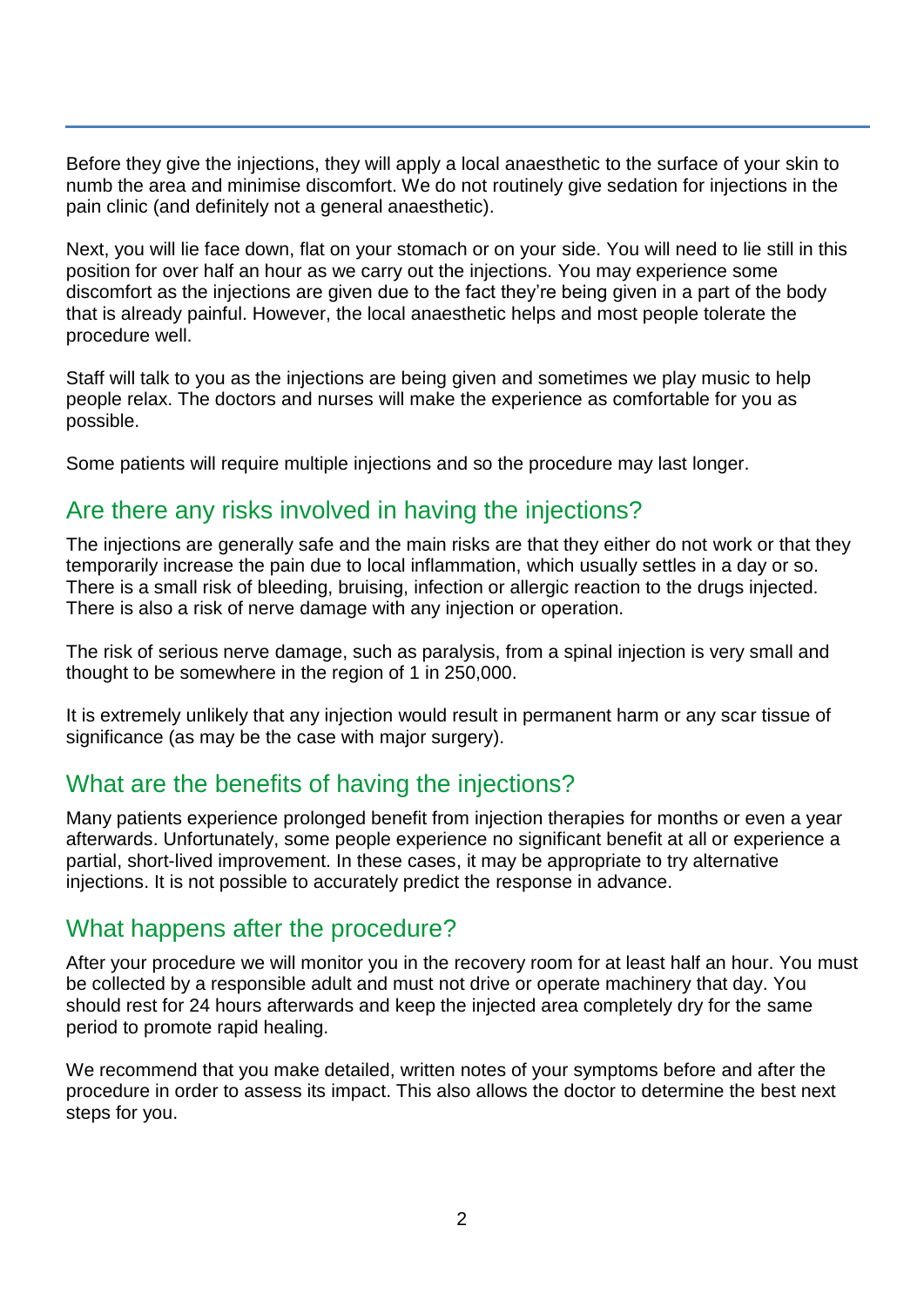We strongly recommend that you carry out daily gentle exercises as recommended by a good physiotherapist. Exercises are usually the best way to minimise pain and maximise function in the long-term.

## Will I need a follow-up appointment?

We recommend that you make a routine appointment to see your GP approximately six weeks after the procedure to review how you are getting on and your medications, which may need to be increased or decreased. We will arrange for follow-up in the pain clinic as appropriate.

There are limitations to the treatments available for chronic pain and so we monitor the development of potential new therapies. Occasionally, we may consider offering unusual or new therapies on a research basis. This is just one way of discovering new ways of helping people with chronic pain and this is how the benefits of percutaneous electrical nerve stimulation therapy were discovered. We will never offer you dangerous or pointless experimental therapy.

# What if I cannot make my appointment?

Please give as much notice as you can if you cannot attend your appointment so that we can give the slot to another patient.

If you are running late on the day of your appointment please call us on the number below.

## Contact details

The pain management centre is based at Charing Cross Hospital but also covers St Mary's and Hammersmith hospitals:

Pain management centre, second floor, Charing Cross Hospital, Fulham Palace Road, London W6 8RF

Clinic hours: 08.30-17.00

Telephone: 020 3311 7134 / 7016

Visit our website to find out how to travel to Charing Cross Hospital: [www.imperial.nhs.uk/charingcross/location/](http://www.imperial.nhs.uk/charingcross/location/)

#### Further resources

The following website has detailed information about the type of injections that we offer including epidural steroid injections and injections into the facet joints and sacroiliac joints. [www.spine-health.com/treatment/injections](http://www.spine-health.com/treatment/injections)